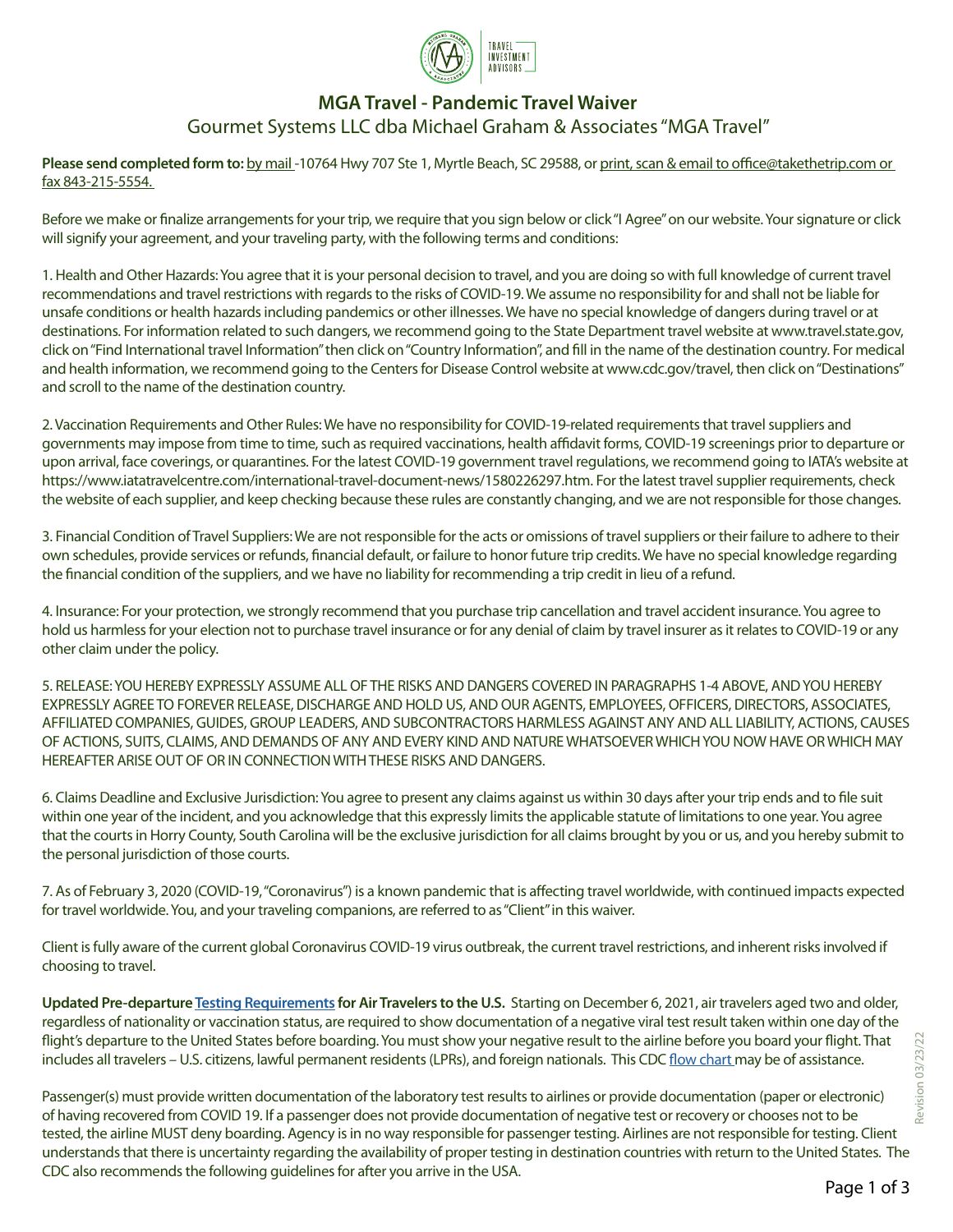We highly encourage you to visit the CDC's website and to read the [entire order.](https://www.cdc.gov/coronavirus/2019-ncov/travelers/testing-international-air-travelers.html#:~:text=On%20January%2012%2C%202021%2C%20CDC%2Cairline%20before%20boarding%20the%20flight.)

Client understands that it is his/her responsibility to check the latest travel information regarding this virus outbreak with the CDC. [https://](https://wwwnc.cdc.gov/travel) [wwwnc.cdc.gov/travel](https://wwwnc.cdc.gov/travel) and the US State Department:<https://travel.state.gov/content/travel.html>

Further, the Centers for Disease Control and Prevention (CDC) issued an Order [\[PDF – 11 pages\]](https://www.cdc.gov/quarantine/pdf/Mask-Order-CDC_GMTF_01-29-21-p.pdf) on January 29, 2021 **requiring the wearing of masks by travelers** to prevent spread of the virus that causes COVID-19. Conveyance operators must also require all persons onboard to wear masks when boarding, disembarking, and for the duration of travel. Operators of transportation hubs must require all persons to wear a mask when entering or on the premises of a transportation hub. The order also specifies the [Types of masks](https://www.cdc.gov/quarantine/masks/mask-travel-guidance.html) that can and cannot be used. In August 2021, this order was updated and [extended](https://www.tsa.gov/news/press/releases/2021/08/20/tsa-extends-face-mask-requirement-through-march-18-2022) to at least March 18, 2022.

This Order must be followed by all passengers on public conveyances (e.g., airplanes, ships, ferries, trains, subways, buses, taxis, ride-shares) traveling into, within, or out of the United States as well as conveyance operators (e.g., crew, drivers, conductors, and other workers involved in the operation of conveyances) and operators of transportation hubs ( e.g., airports, bus or ferry terminals, train or subway stations, seaports, ports of entry) or any other area that provides transportation in the United States. The CDC has additional recommendations for [cruises](https://wwwnc.cdc.gov/travel/notices/covid-4/coronavirus-cruise-ship) that touch the USA.

**Also, while these orders are for travel in the United States, other countries and destinations will have their own mask requirements, testing requirements, vaccine requirements, including required booster shot; and quarantine policies. You can expect to wear masks on cruises and tours as well. Travel requirements may include proof of vaccination and or tests. It is the Client's responsibility to understand and comply with all such regulations. Tour companies and cruise lines will have their own rules and travel pledges.**

Client understands that it is his/her responsibility to purchase **travel insurance** that includes coverage for all medical needs while traveling and trip cancellation or delay. Client understands that concerns or fear of travel are not a covered reason for cancellation relating to the Coronavirus/ COVID-19. Insurance claims will only be paid for covered reasons as stated in the insurance policy.

Client holds agency (MGA Travel) harmless for his/her election not to purchase travel insurance or any denial of claim by travel insurer as it relates to COVID-19 or any other claim under the policy. Please note that insurance policies have a specific clause stating they do not cover epidemics and pandemics, especially when travel warnings are in place. Some newer policies may have certain covid coverages such as quarantine - please verify your policy.

Client understands that he/she is bound by the terms of the insurance policy as it relates to Coronavirus/COVID-19. Client is aware of all the travel warnings, travel restrictions and rules and understands the risks, is accepting of these and holds agency (MGA Travel) harmless for any travel restrictions, death, illness, cancellations by suppliers, hotels, airlines, cruise lines, tour agencies or any other travel provider, financial loss, quarantining rules or measures put in place at airports or destinations client is traveling through.

Client further agrees to hold agency (MGA Travel) harmless for any financial penalties or fees imposed by the by suppliers, hotels, airlines, cruise lines, tour agencies or any other travel provider due to cancellations or postponements due to COVID-19 and agrees not to institute a credit card dispute or "chargeback" for said legitimate penalties or fees. Additionally, we are not responsible for acts or omissions of suppliers or their failure to adhere to their own schedules, provide services or refunds, financial default, or failure to honor future trip credits. And we have no special knowledge about the financial condition of suppliers, and we have no liability for recommending a trip credit instead of a refund.

Client is aware that additional screening procedures and restrictions may take place at airports and in public areas. Client is aware that these restrictions may include mandatory face coverings and/ or temperature checks in airports, hotels, cruise ships, trains or other means of transport. Client is aware that Immigration restrictions may be put in place before or during travel that may impede ability to enter or exit the destination as planned.

Client is aware that it is his/her personal decision to travel and is doing so with full knowledge of current travel recommendations and travel restrictions with regards to the Coronavirus COVID-19 and takes full responsibility for his/her actions and the entire party booked under the lead passenger's name with regards to this.

If rebooking is requested, we will assist with obtaining any refunds due to rebooking trips using future cruise credits but will charge a nonrefundable fee for that service.

By receiving and agreeing to the terms and conditions of travel, client acknowledges receipt and acceptance of this separate Release Form for Traveling During a Pandemic/Epidemic or Travel Advisory:

I, client, understand that I have requested to travel during the time of a pandemic, and also that it is possible that another outbreak could occur. I understand that there is a possibility that I may become infected with Covid-19. I also understand that quarantines may be required